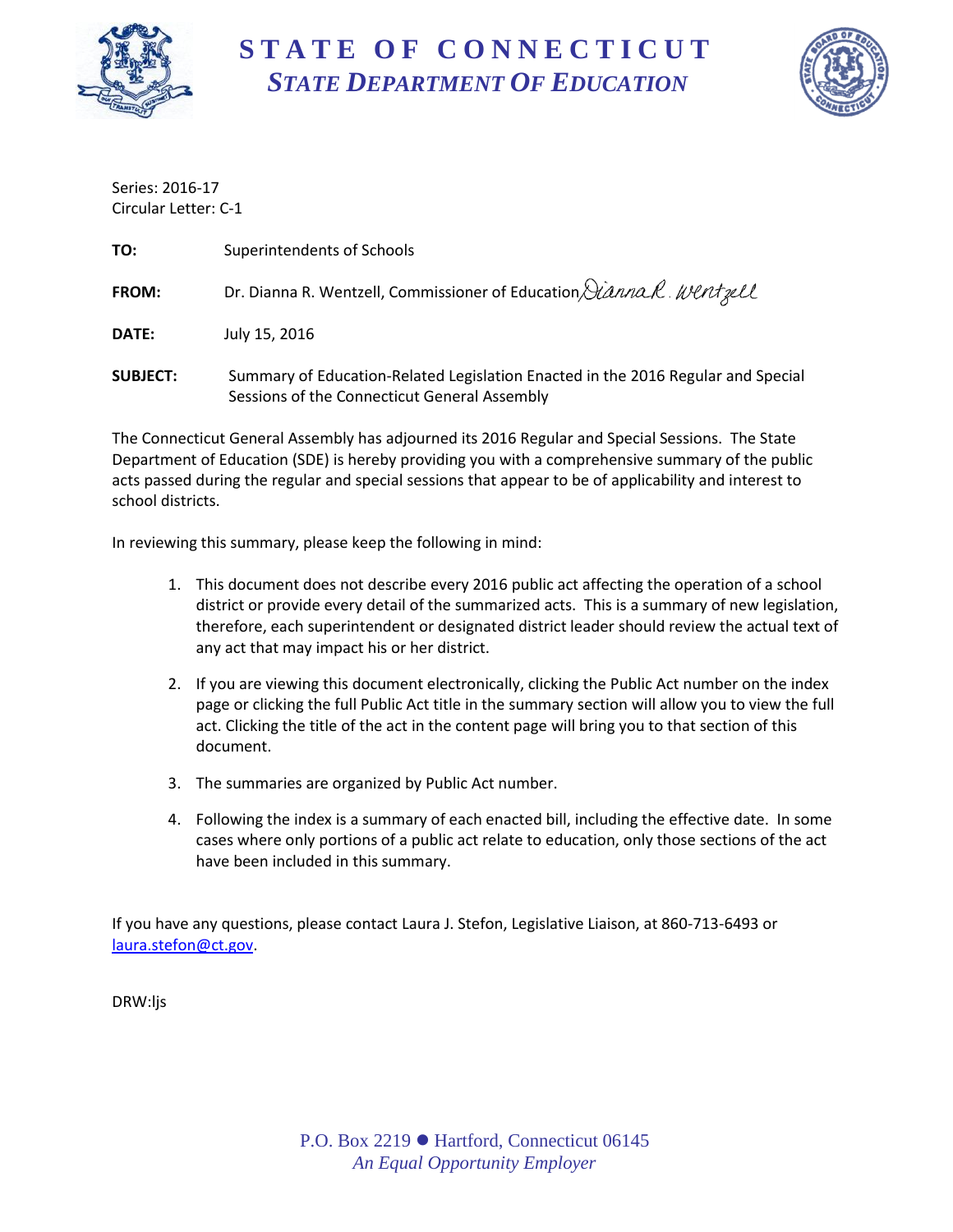## **Public Acts Affecting Education**

<span id="page-1-0"></span>

| Public Act Number                      | <b>Public Act Title</b>                                                                                                                                                                                                                                                                            | Page           |
|----------------------------------------|----------------------------------------------------------------------------------------------------------------------------------------------------------------------------------------------------------------------------------------------------------------------------------------------------|----------------|
| SA 16-9                                | An Act Establishing A Task Force To Study Issues Relating To<br>The Recruitment Of Manufacturing Teachers And Establishing<br>A Task Force To Study Professional Development And In-                                                                                                               | $\overline{2}$ |
|                                        | <b>Service Training Requirements For Educators</b>                                                                                                                                                                                                                                                 |                |
| SA 16-10                               | An Act Establishing A Pilot Program For Minority Students In<br><b>High School To Pursue A College Degree In Education</b>                                                                                                                                                                         | $\overline{2}$ |
| SA 16-22                               | <b>An Act Concerning Teacher Preparation Programs</b>                                                                                                                                                                                                                                              | $\overline{2}$ |
| $16 - 37$                              | An Act Concerning Connecticut's Farm To School Program                                                                                                                                                                                                                                             | 3              |
| 16-41                                  | An Act Concerning The Recommendations Of The Minority                                                                                                                                                                                                                                              |                |
|                                        | <b>Teacher Recruitment Task Force</b>                                                                                                                                                                                                                                                              | $3 - 4$        |
| 16-42                                  | An Act Concerning The Technical High School System                                                                                                                                                                                                                                                 | $\overline{4}$ |
| $16 - 67$                              | An Act Concerning The Disclosure Of Certain Education<br>Personnel Records, Criminal Penalties For Threatening In<br><b>Educational Settings And The Exclusion Of A Minor's Name</b><br><b>From Summary Process Complaints</b>                                                                     | $4 - 5$        |
| 16-91                                  | An Act Making Changes To The Teachers' Retirement System<br>Concerning Retention Of The Plan D Co-Participant Option<br>After Divorce, Crediting Interest On Certain Inactive, Non-<br><b>Vested Members, Reemployment Of Retired Teachers And</b><br><b>Eliminating Certain Obsolete Language</b> | $6 - 7$        |
| 16-92                                  | An Act Concerning Dyslexia                                                                                                                                                                                                                                                                         | 6              |
| 16-114                                 | An Act Encouraging Middle School And High School Students<br>To Consider Careers In Manufacturing And Concerning<br><b>Information Posted On The Labor Department's</b><br><b>Apprenticeship Web Site</b>                                                                                          | $6 - 7$        |
| 16-132                                 | An Act Establishing A Red Ribbon Pass Program                                                                                                                                                                                                                                                      | $\overline{7}$ |
| 16-139                                 | <b>An Act Concerning Magnet School Tuition</b>                                                                                                                                                                                                                                                     | $\overline{7}$ |
| 16-147                                 | An Act Concerning The Recommendations Of The Juvenile<br><b>Justice Policy And Oversight Committee</b>                                                                                                                                                                                             | 8              |
| 16-188                                 | An Act Concerning Education Issues                                                                                                                                                                                                                                                                 | 9              |
| 16-189                                 | An Act Concerning Student Data Privacy                                                                                                                                                                                                                                                             | $9 - 10$       |
| <b>May Special Session</b><br>$16 - 2$ | An Act Adjusting The State Budget For The Biennium Ending<br>June 30, 2017                                                                                                                                                                                                                         | 10             |
| <b>May Special Session</b><br>$16 - 3$ | An Act Concerning Revenue And Other Items To Implement<br>The Budget For The Biennium Ending June 30, 2017                                                                                                                                                                                         | $10 - 12$      |
| <b>May Special Session</b><br>$16 - 4$ | An Act Authorizing And Adjusting Bonds Of The State For<br><b>Capital Improvements, Transportation And Other Purposes</b><br>And Authorizing State Grant Commitments For School Building<br><b>Projects</b>                                                                                        | 12             |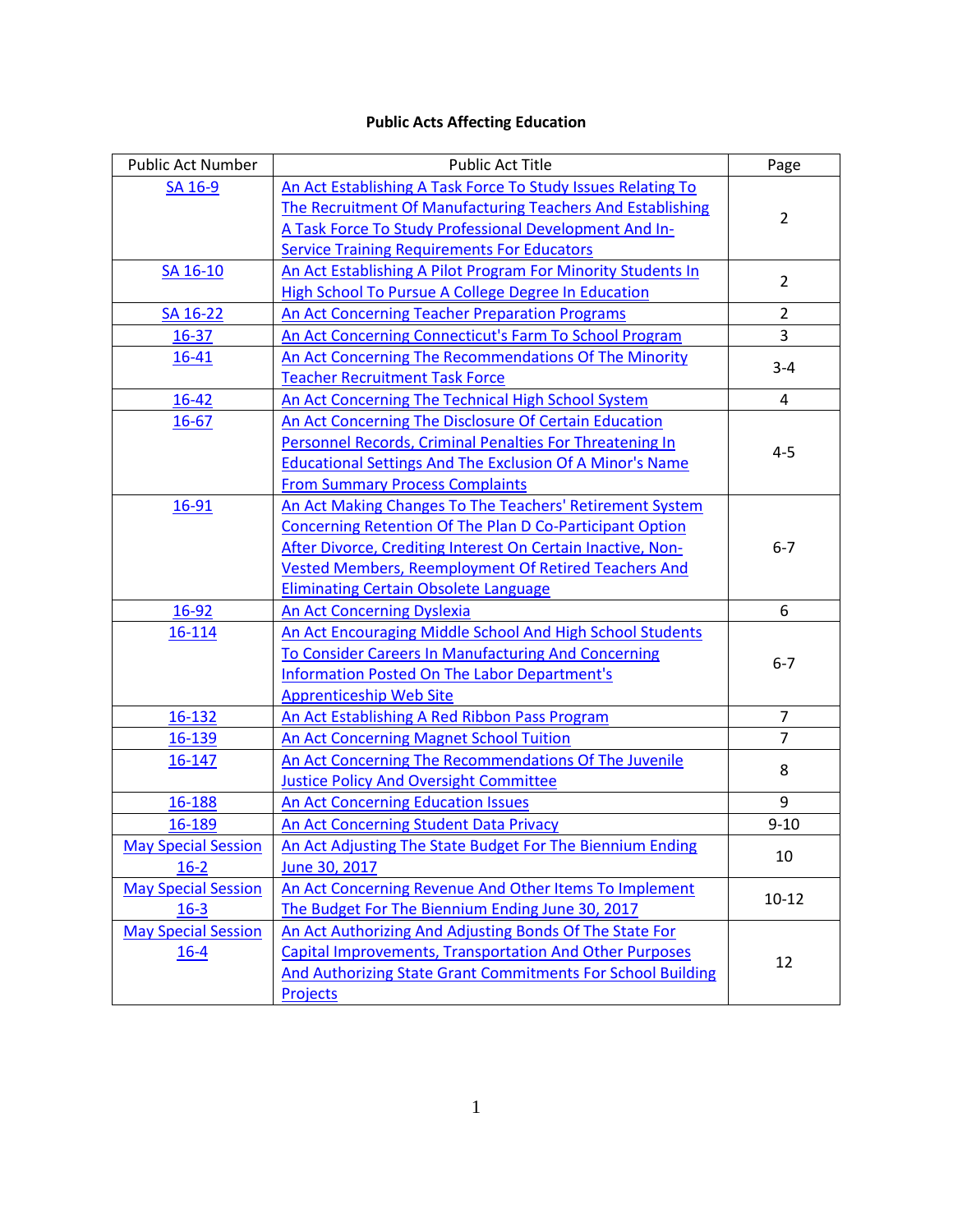## <span id="page-2-0"></span>**[SA 16-9, An Act Establishing A Task Force To Study Issues Relating To The Recruitment Of](https://www.cga.ct.gov/2016/ACT/sa/pdf/2016SA-00009-R00HB-05468-SA.pdf)  [Manufacturing Teachers And Establishing A Task Force To Study Professional Development And In-](https://www.cga.ct.gov/2016/ACT/sa/pdf/2016SA-00009-R00HB-05468-SA.pdf)[Service Training Requirements For Educators](https://www.cga.ct.gov/2016/ACT/sa/pdf/2016SA-00009-R00HB-05468-SA.pdf)**

This Act creates a task force to study issues relating to the need for, and the recruitment of, manufacturing teachers. It will examine the need for manufacturing teachers at various grade levels in schools, the interest among persons employed in manufacturing to teach a manufacturing course or program in schools, what obstacles and constraints exist in the law and collective bargaining agreements, or at the technical high schools, Board of Regents and private education institutions, that inhibit the recruitment of persons to teach manufacturing in schools, and potential state actions to improve and increase the recruitment of manufacturing teachers.

This Act also creates a task force to study issues relating to the professional development requirements and the in-service training requirements for educators. This task force will be looking at how the professional development and in-service training requirements required by law are being implemented locally, whether there are any duplicative requirements, the frequency with which educators are completing the same training or instruction, the time required to complete the training each year, and the direct and indirect costs to the districts. The task force will make recommendations for streamlining the requirements, and combining or eliminating any that are duplicative. The Department of Education is charged with chairing this taskforce.

#### EFFECTIVE DATE: Upon Passage

## <span id="page-2-1"></span>**[SA 16-10, An Act Establishing A Pilot Program For Minority Students In High School To Pursue A](https://www.cga.ct.gov/2016/ACT/sa/pdf/2016SA-00010-R00HB-05470-SA.pdf)  [College Degree In Education](https://www.cga.ct.gov/2016/ACT/sa/pdf/2016SA-00010-R00HB-05470-SA.pdf)**

This Act establishes an educator pathways pilot program for minority students in grades 11 and 12 in specified districts to take college courses in the field of education at participating universities outlined in the statute. Not later than June 30, 2017 the partnering school district and the state university are required to enter into an agreement regarding the implementation of the pilot program. The school districts outlined in the statute (New Haven, West Haven, New Britain, Windham and Danbury) may, as a part of their Alliance District plan, seek to use Alliance District funds for the purpose of enrolling students in college courses through this pilot program.

#### EFFECTIVE DATE: Upon Passage

## <span id="page-2-2"></span>**[SA 16-22, An Act Concerning Teacher Preparation Programs](https://www.cga.ct.gov/2016/ACT/sa/pdf/2016SA-00022-R00SB-00382-SA.pdf)**

This Act requires the Department of Education and the Office of Higher Education to enter into an agreement with the Council for the Accreditation of Educator Preparation for the purposes of accrediting and establishing standards for teacher preparation programs in the state.

#### EFFECTIVE DATE: Upon Passage

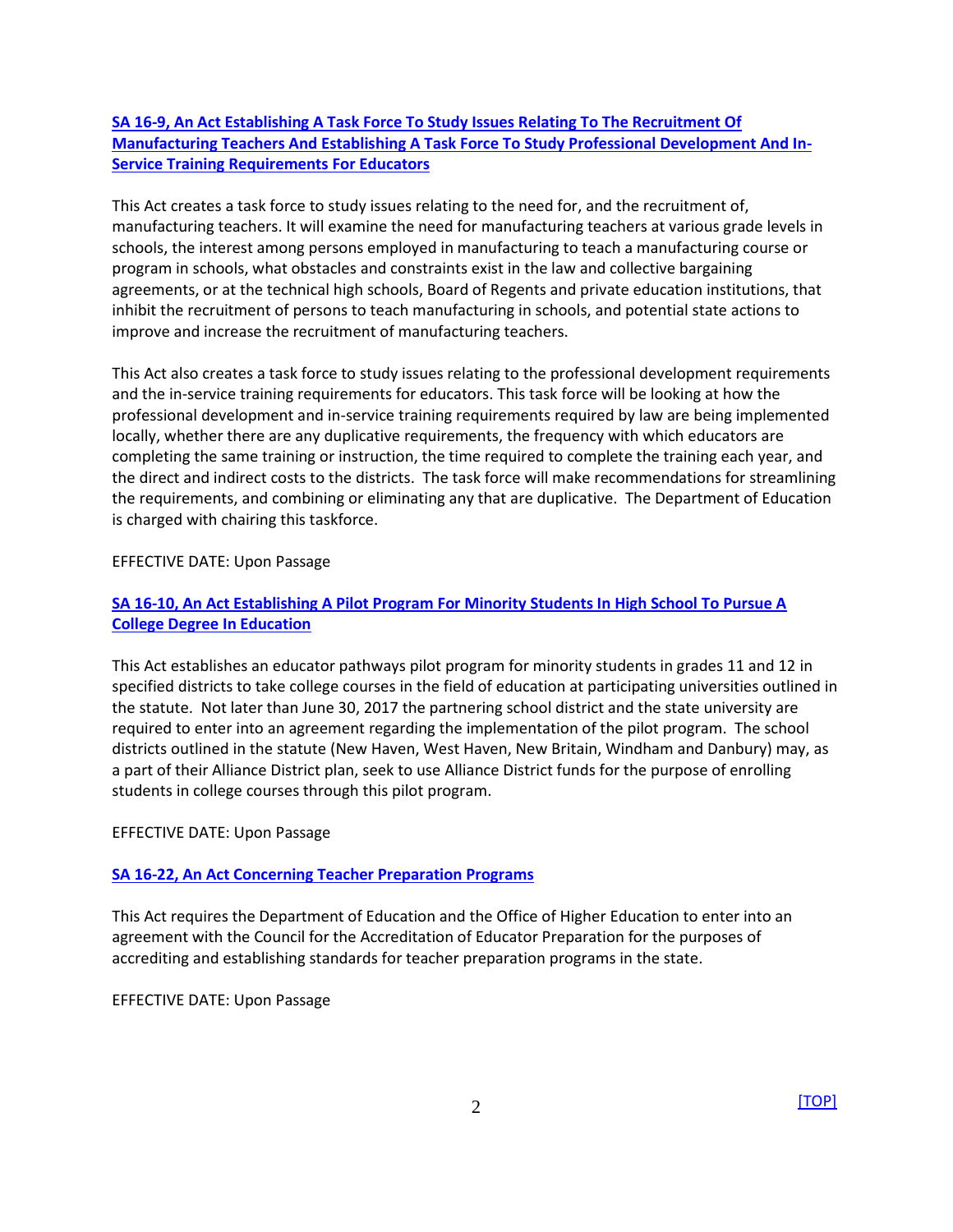## <span id="page-3-0"></span>**PA 16-37, An [Act Concerning Connecticut's Farm To School Program](https://www.cga.ct.gov/2016/ACT/pa/pdf/2016PA-00037-R00SB-00076-PA.pdf)**

This Act requires a food service management company to include in its response to a board of education's request for proposal (RFP) or bid solicitation for a school nutrition program how the RFP or bid is consistent with the state's farm to school program and how it facilitates the purchase of products from local farmers. The requirement applies to RFPs and bids posted to the state contracting portal, which the Department of Administrative Services maintains. When awarding a contract, which must be done in accordance with any applicable laws, regulations, or rules, the bill requires the board of education to give a preference to the RFP or bid that promotes the purchase of local farm products, all other factors being equal.

The Act also requires the State Board of Education (SBE), by October 1, 2017, to amend state regulations on nutrition standards for school breakfasts and lunches. The amended regulations must encourage boards of education to purchase food from local farmers to support the state's farm to school program. SBE must adopt the regulations in consultation with the Department of Public Health, the School Food Service Association, and the Connecticut Dietetic Association.

<span id="page-3-1"></span>EFFECTIVE DATE: October 1, 2016, except for the regulations provision, which is effective upon passage.

**[PA 16-41, An Act Concerning The Recommendations Of The Minority Teacher Recruitment Task Force](https://www.cga.ct.gov/2016/ACT/pa/pdf/2016PA-00041-R00SB-00379-PA.pdf)**

This Act:

1. extends, from February 1, 2016 to June 30, 2017, the report deadline for the minority teacher recruitment task force, expands its mission to include an analysis of the causes of minority teacher shortages in Connecticut, adds the Asian Pacific American Affairs Commission executive director, or her designee, to the task force, and extends the task force's duration until January 1, 2026 (§ 1);

2. establishes the Minority Teacher Recruitment Policy Oversight Council within the State Department of Education (SDE) (§ 2);

3. requires SDE to conduct an annual survey of students on the effectiveness of minority teacher recruitment programs in the state (§ 3);

4. eliminates a satisfactory score on the Praxis competency exam for reading, writing, and math as a licensure requirement for educators and instead requires the score to be used for the purposes of determining remedial needs of prospective candidates for teacher preparation programs (§§ 4 & 5);

5. requires SDE to report annually on the effectiveness of minority teacher recruitment programs using results-based accountability methods (§ 6);

6. requires SDE to review and approve proposals to create alternative route to certification (ARC) programs for school support staff and to award educator certificates to qualified applicants who successfully complete the programs (§ 7);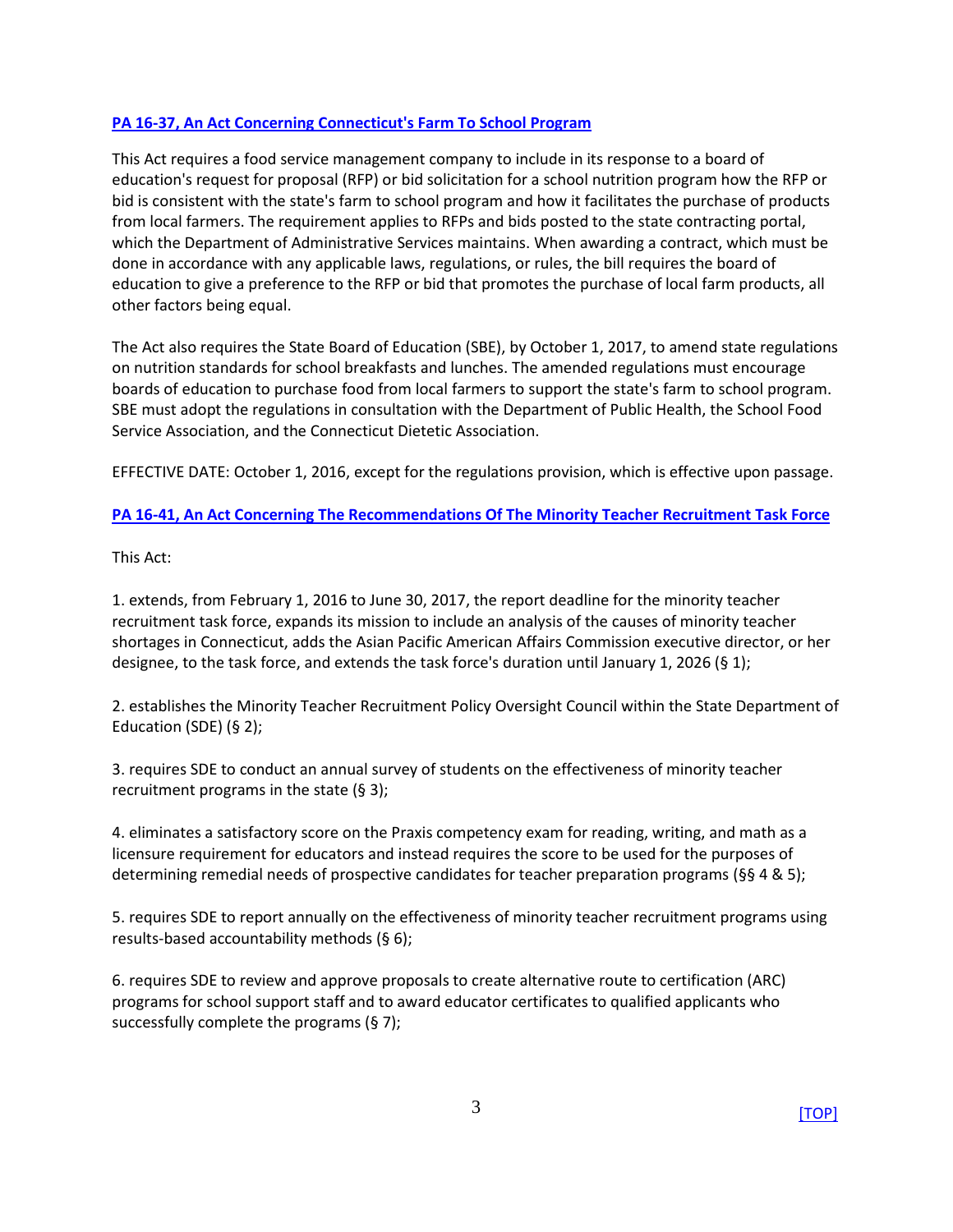7. modifies the criteria for awarding an educator certificate to out-of-state teachers and makes the certification awarded a provisional rather than a professional certification (§ 8); and

8. modifies the criteria for teacher certification interstate agreements (§ 9).

EFFECTIVE DATE: Upon passage for the task force changes and the new SBE teacher preparation remedial guidelines and July 1, 2016 for the other provisions.

## <span id="page-4-0"></span>**[PA 16-42, An Act Concerning The Technical High School System](https://www.cga.ct.gov/2016/ACT/pa/pdf/2016PA-00042-R00SB-00383-PA.pdf)**

This Act makes changes to the budgetary process for the Connecticut Technical High School System. By law, the system board must submit a proposed operating budget, including a statement of staffing needs, to the State Board of Education (SBE). The Act specifies that SBE must review, but cannot amend, the system's proposed operating budget. It also allows SBE to attach comments or recommendations for revisions to the budget when submitting it to the Office of Policy and Management (OPM) secretary.

Additionally, the Act requires the system superintendent to provide additional information at an annual legislative meeting about technical high school and state workforce issues.

## EFFECTIVE DATE: July 1, 2016

<span id="page-4-1"></span>**[16-67, An Act Concerning The Disclosure Of Certain Education Personnel Records, Criminal Penalties](https://www.cga.ct.gov/2016/ACT/pa/pdf/2016PA-00067-R00HB-05400-PA.pdf)  [For Threatening In Educational Settings And The Exclusion Of A Minor's Name From Summary Process](https://www.cga.ct.gov/2016/ACT/pa/pdf/2016PA-00067-R00HB-05400-PA.pdf)  [Complaints](https://www.cga.ct.gov/2016/ACT/pa/pdf/2016PA-00067-R00HB-05400-PA.pdf)**

This Act adds new requirements to the hiring processes of local or regional boards of education, state or local charter school governing councils, and inter-district magnet school operators ("education employers") for positions that would place applicants in direct contact with students. Specifically, it requires applicants for such positions, education employers, and the State Department of Education (SDE) to participate in additional investigative measures to determine, prior to employment, whether an applicant has a history of sexual misconduct or abuse or neglect involving children. Existing law requires education employers to submit new hires for state and federal criminal history record checks within 30 days of their starting date.

Among other things, the Act also does the following:

1. requires charter school governing councils and magnet school operators to require applicants to disclose criminal convictions and charges and requires applicants to submit to a state and national background check;

2. removes the requirement for boards of education, when dismissing a noncertified employee for failure to disclose a prior criminal conviction, to give the employee an opportunity to file a written answer;

3. allows charter school governing councils and magnet school operators to conduct fingerprinting of certain applicants by regional education service centers (RESCs) and limits charges for this service;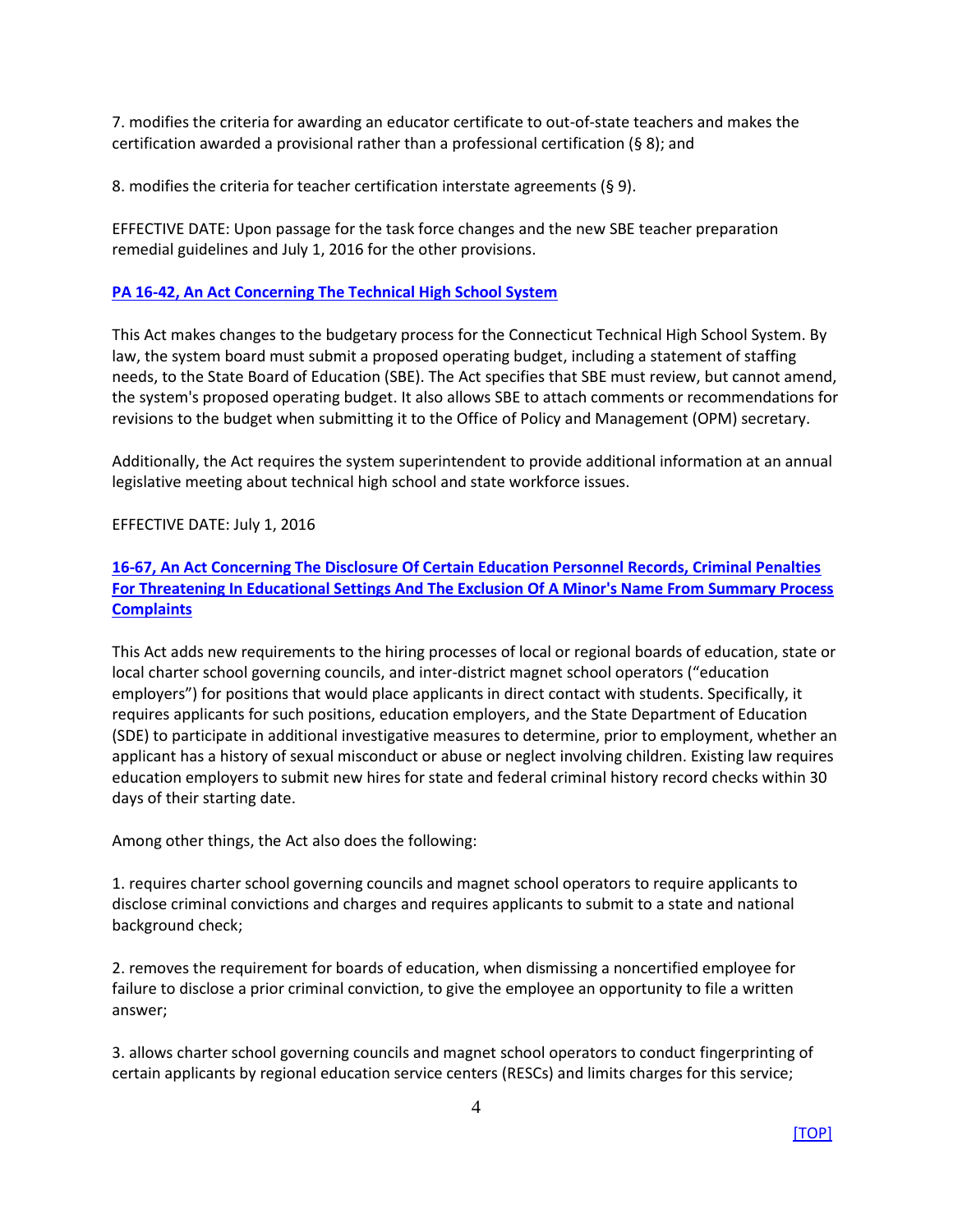4. expands criminal history record checks of substitute teachers and employees of contractors and allows temporary hires that are subject to a check at least once every 5 years;

5. prohibits education employers from offering employment to any applicant who was previously terminated or resigned from employment because of certain convictions;

6. establishes punitive measures for applicants who knowingly provide false information about their history; and

7. allows criminal history and child abuse and neglect registry record checks for individuals holding drivers' licenses bearing a school or public passenger endorsement for operating a student transportation vehicle. (Under existing law, the Department of Motor Vehicles (DMV) commissioner requires these individuals to undergo such checks.)

The Act also amends criminal statutes by increasing the penalty for certain school-related threats and establishes (1) conditions under which the Board of Pardons and Paroles must grant an absolute pardon and (2) an absolute defense to a civil action for reporting certain threats.

It requires the court to remove a minor's name from certain eviction-related records.

EFFECTIVE DATE: July 1, 2016, except (1) the provision on the SDE standardized employment form takes effect upon passage and (2) the provisions on threatening crimes and minor's name on eviction-related records are effective October 1, 2016.

<span id="page-5-0"></span>**[PA 16-91, An Act Making Changes To The Teachers' Retirement System Concerning Retention Of The](https://www.cga.ct.gov/2016/ACT/pa/pdf/2016PA-00091-R00SB-00267-PA.pdf)  [Plan D Co-Participant Option After Divorce, Crediting Interest On Certain Inactive, Non-Vested](https://www.cga.ct.gov/2016/ACT/pa/pdf/2016PA-00091-R00SB-00267-PA.pdf)  [Members, Reemployment Of Retired Teachers And Eliminating Certain Obsolete Language](https://www.cga.ct.gov/2016/ACT/pa/pdf/2016PA-00091-R00SB-00267-PA.pdf)**

This Act:

1. allows members of the Teachers' Retirement System (TRS) to maintain the co-participant retirement payment option after divorce. Since all retirement payment options are actuarially equal, allowing members to maintain the co-participant option after divorce has no fiscal impact.

2. reduces the period of time the TRS credits interest on non-vested members' contributions from 25 years to ten years.

3. adds two provisions to the reemployment of teachers section of the Teachers' Retirement System (TRS) statutes and specifies that all reemployed teachers are eligible for the same health insurance coverage provided to active teachers. The first provision states that the limitation on compensation does not apply to teachers with 34 or more years of service who are reemployed in an Alliance District and were serving in that district on July 1, 2015. The second provision states that a teacher may be employed and receive compensation, health and other benefits if such teacher does not receive retirement income during such employment.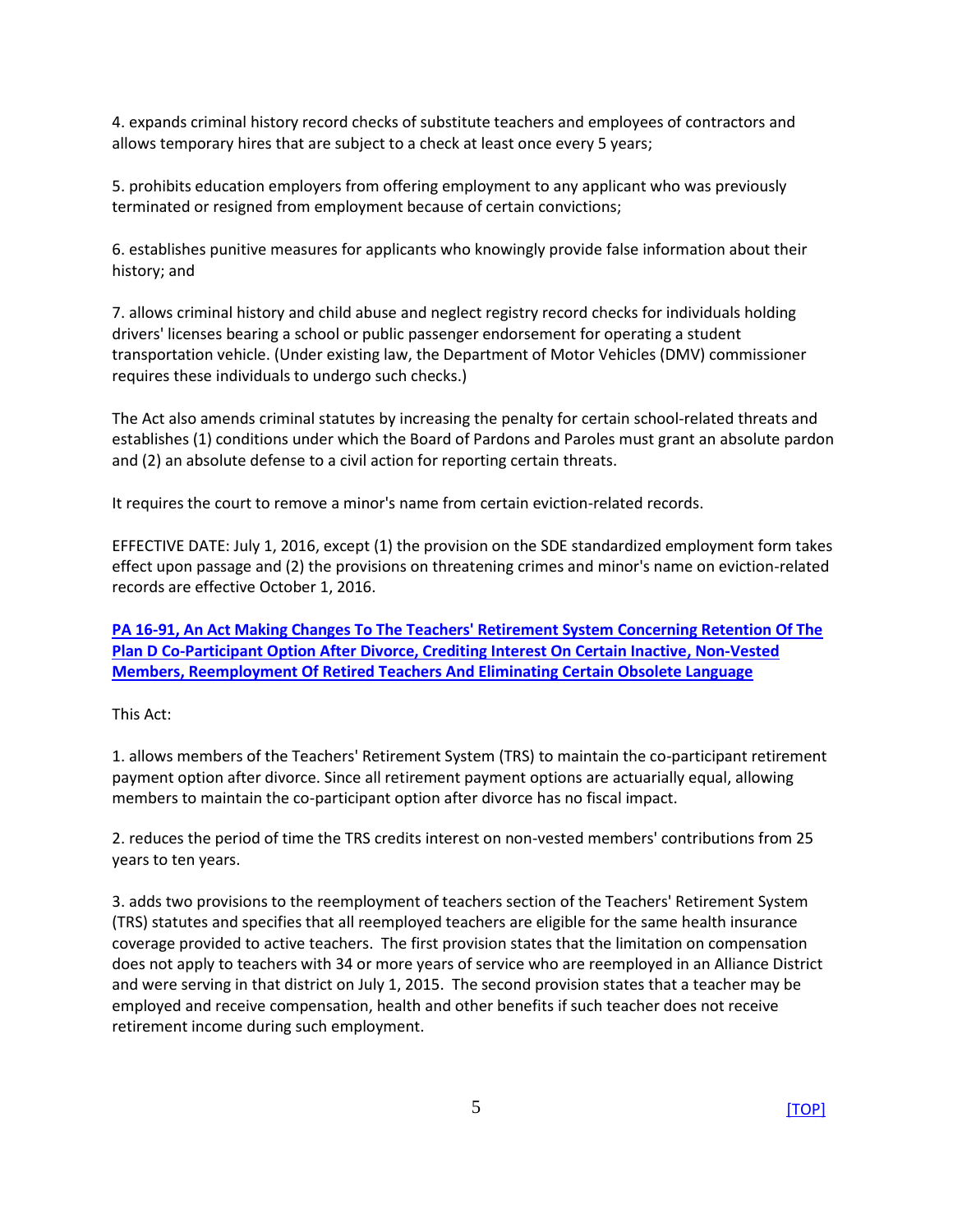4. allows reemployed teachers, meeting certain criteria, to exceed the current 45% reemployed retiree salary limit for FY 17 and FY 18 and to be eligible for active health insurance benefits.

5. allows reemployed teachers to suspend their retirement income and receive salaries equal to that of similarly qualified active teachers, active teacher health insurance and other benefits.

#### <span id="page-6-0"></span>EFFECTIVE DATE: July 1, 2016

#### **[PA 16-92, An Act Concerning Dyslexia](https://www.cga.ct.gov/2016/ACT/pa/pdf/2016PA-00092-R00SB-00317-PA.pdf)**

This Act establishes additional requirements for applicants seeking a teacher certification endorsement as a remedial reading, remedial language arts, or reading consultant. Beginning July 1, 2017, it requires that they complete a reading and language diagnosis and remediation program that includes supervised practicum hours and instruction in the detection of, and evidence-based structured literacy interventions for, students with dyslexia. This requirement applies to initial applicants for any of the three levels of teacher certification (initial, provisional, or professional) as well as certified teachers seeking the endorsement.

In addition to completing the diagnosis and remediation program the applicant must also achieve a satisfactory score on the State Board of Education (SBE)-approved reading instruction exam or a comparable reading instruction exam with minimum standards equivalent to the SBE-approved exam.

#### <span id="page-6-1"></span>EFFECTIVE DATE: July 1, 2016

## **PA 16-114, An [Act Encouraging Middle School And High School Students To Consider Careers In](https://www.cga.ct.gov/2016/ACT/pa/pdf/2016PA-00114-R00HB-05423-PA.pdf)  [Manufacturing And Concerning Information Posted On The Labor Department's Apprenticeship Web](https://www.cga.ct.gov/2016/ACT/pa/pdf/2016PA-00114-R00HB-05423-PA.pdf)  [Site](https://www.cga.ct.gov/2016/ACT/pa/pdf/2016PA-00114-R00HB-05423-PA.pdf)**

This Act requires the education commissioner, in collaboration with the Board of Regents, to establish a committee to coordinate efforts to educate middle and high school students about manufacturing careers.

Under the Act, the committee must annually (1) compile a catalog of manufacturing training programs at public and private educational institutions in the state and (2) analyze, in consultation with the manufacturing industry, whether current programs available to Connecticut students are meeting workforce needs. It must annually report its findings to the Commerce and Higher Education committees, with the first report due February 1, 2017.

The Act also requires the education commissioner to develop (1) a program, in consultation with the committee, to introduce middle and high school students to manufacturing careers and (2) a best practices guide, in consultation with representatives from the manufacturing industry and the Connecticut Center for Advanced Technology (CCAT), to help local and regional boards of education incorporate relationships with the manufacturing industry in their middle school and high school curricula.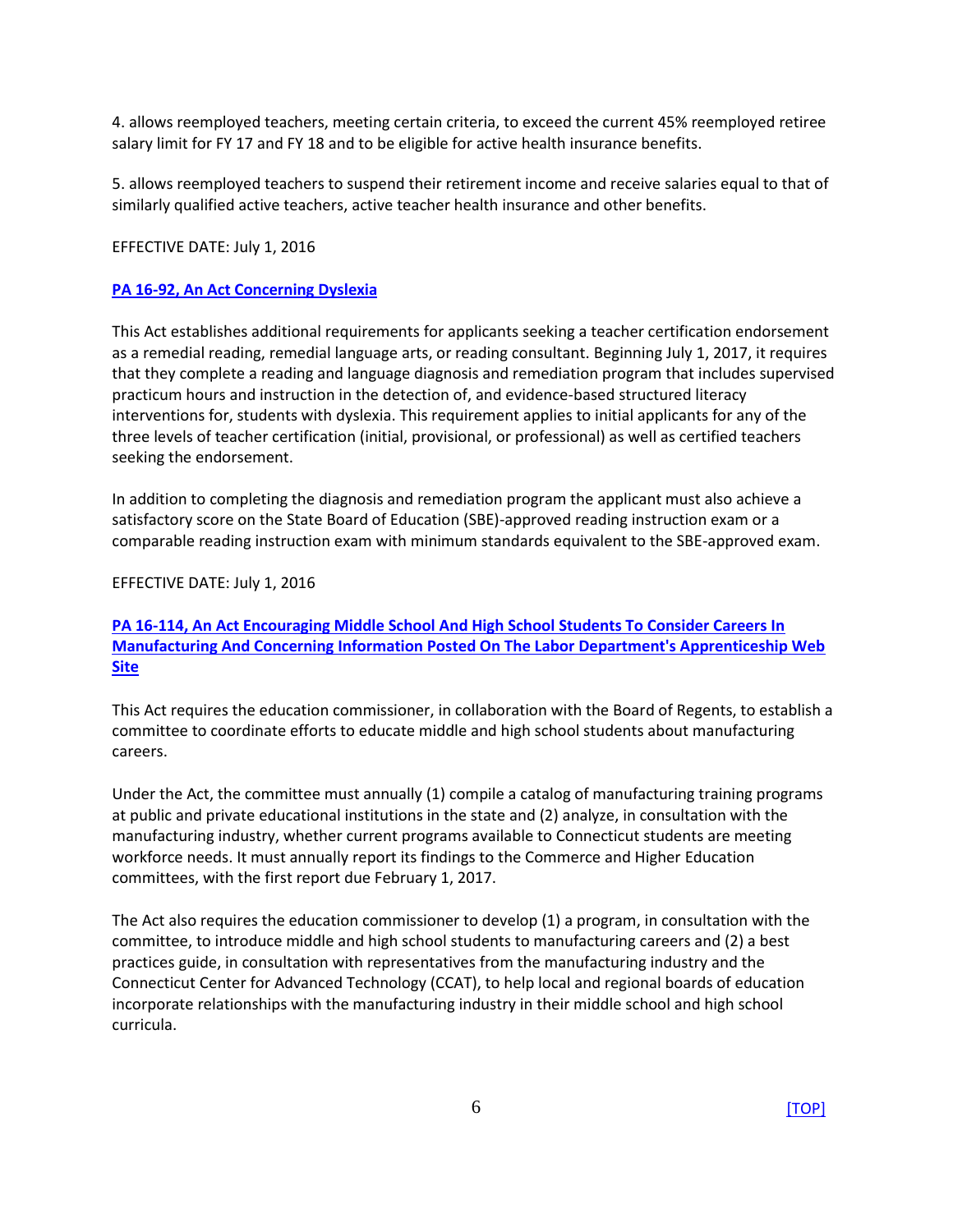Finally, the Act requires the Department of Labor (DOL) to update its apprenticeship website, by March 1, 2017, with certain information, such as a list of occupations in which apprentices are employed and apprenticeship coursework and cost.

EFFECTIVE DATE: Upon passage

## <span id="page-7-0"></span>**[16-132, An Act Establishing A Red Ribbon Pass Program](https://www.cga.ct.gov/2016/ACT/pa/pdf/2016PA-00132-R00HB-05467-PA.pdf)**

This Act requires the State Department of Education (SDE) to establish a Red Ribbon PASS Program recognizing school districts that qualify as "highly performing" or "improving" physically active school systems (PASS).

Under the Act, SDE must (1) develop or adopt existing standards to use to recognize school districts under the Red Ribbon PASS Program and (2) make information about the program available on the department's website. SDE may accept private donations for this program.

The Act allows local or regional boards of education to request Red Ribbon PASS Program recognition by providing SDE with (1) the school district's results on the Connecticut physical fitness assessment and (2) a demonstration of the district's satisfaction of PASS standards.

#### EFFECTIVE DATE: July 1, 2016

#### <span id="page-7-1"></span>**[16-139, An Act Concerning Magnet School Tuition](https://www.cga.ct.gov/2016/ACT/pa/pdf/2016PA-00139-R00HB-05553-PA.pdf)**

This Act prohibits local or regional boards of education that operate interdistrict magnet schools ("operating boards") from charging tuition, under certain circumstances and with some exceptions, to other boards of education that send students to attend these magnet schools ("sending boards").

Specifically, beginning in the current school year (2015-16) and continuing throughout subsequent years, the Act prohibits operating boards from charging tuition to sending boards that were not charged tuition for the 2014-15 school year. It allows operating boards to charge tuition, however, for each student attending their magnet schools that sending boards would otherwise have been responsible for educating, under the following conditions: (1) the education commissioner authorizes the proposed tuition charges and (2) upon such authorization, the operating board gives written notice of the charges to the sending board by September 1 of the school year prior to the school year in which tuition is to be charged.

Under the Act, the commissioner must consider the following when deciding whether to authorize an operating board to charge tuition: (1) the board's average per pupil expenditure for each magnet school under its control and (2) the amount of any per pupil state subsidy and any revenue from other sources received by the operator. The Act also allows the commissioner to conduct a comprehensive financial review of a magnet school's operating budget to verify that tuition is appropriate.

The Act does not apply to magnet schools (1) operated by regional education service centers (RESCs) or (2) assisting the state in meeting the integration goals of the *Sheff v. O'Neill* settlement (i.e., "*Sheff* magnet schools"). It also makes a technical change. EFFECTIVE DATE: Upon passage

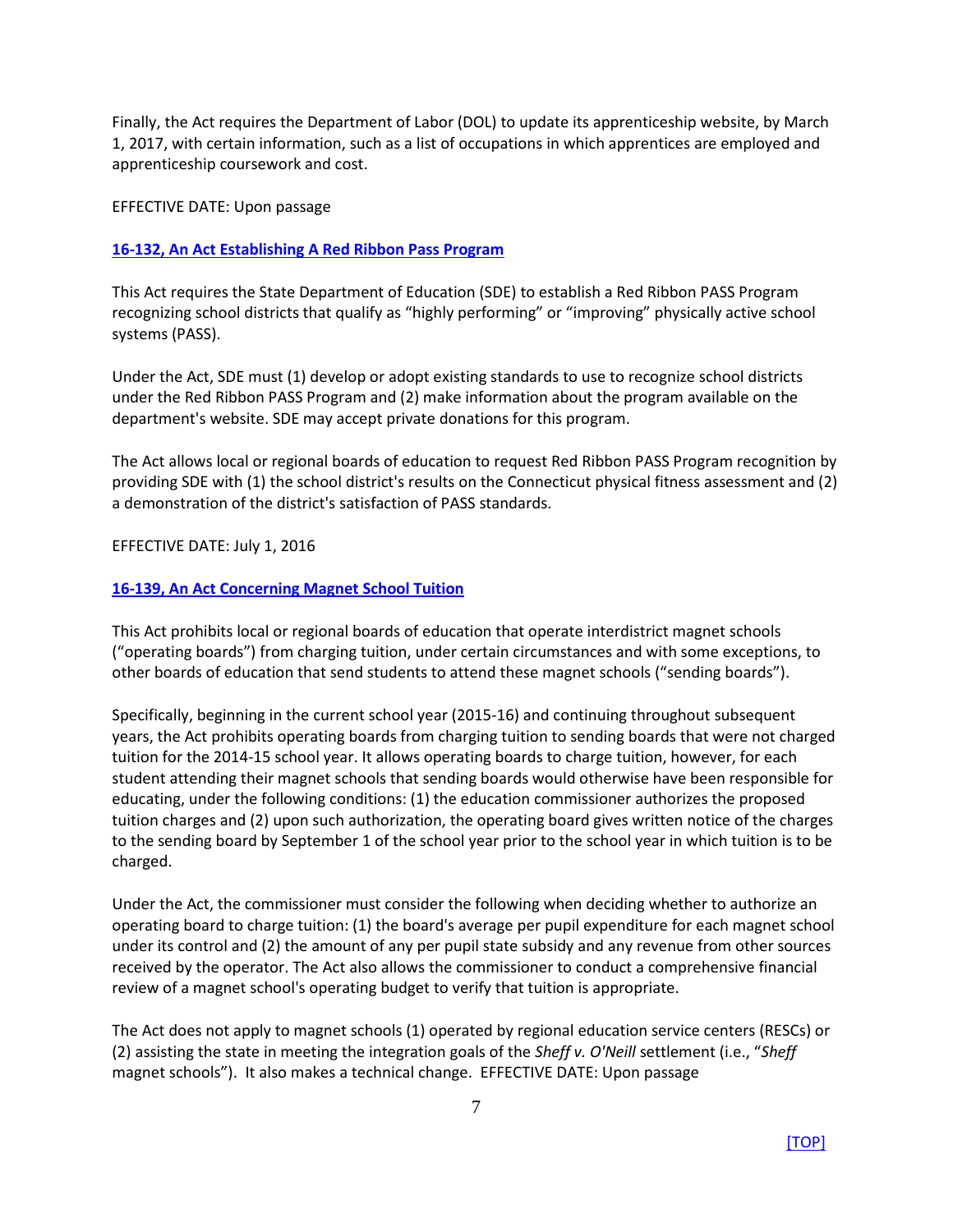## <span id="page-8-0"></span>**[PA 16-147, An Act Concerning The Recommendations Of The Juvenile Justice Policy And Oversight](https://www.cga.ct.gov/2016/ACT/pa/pdf/2016PA-00147-R00HB-05642-PA.pdf)  [Committee](https://www.cga.ct.gov/2016/ACT/pa/pdf/2016PA-00147-R00HB-05642-PA.pdf)**

This Act makes several changes affecting juvenile detention and other juvenile justice matters, children returning to school after a juvenile justice placement, and other school disciplinary and related matters. With regard to juvenile detention, it:

1. requires the Court Support Services Division (CSSD) to develop and implement a detention risk assessment instrument and adopt release policies and procedures (§§ 2 & 3);

2. limits the conditions under which a child may be detained and allows graduated sanctions as an alternative to detention; and

3. requires CSSD and the Department of Children and Families (DCF) to develop and implement a plan to provide community-based services for children leaving juvenile detention (§5).

The Act prohibits state-operated juvenile justice residential facilities from imposing out-of-school suspensions.

It adds the victim advocate, or his designee, to the Juvenile Justice Oversight and Policy Committee (JJPOC). The bill eliminates some of the JJPOC's current reporting responsibilities and requires the committee to report on a plan for a community-based diversion system. It also requires the committee to establish a data integration working group.

The Act makes various changes affecting schools, such as:

1. requiring 5 days notice to parents or guardians before an expulsion hearing, including notification of legal rights and access to legal services and the right to postpone the hearing up to one week (§ 12);

2. requiring schools to offer an alternative educational opportunity to a larger category of expelled students;

3. eliminating a child's truancy as permissible grounds for a family with service needs complaint (§ 8);

4. requiring schools with a disproportionately high truancy rate to implement an approved intervention model; and

5. requiring the State Department of Education to identify effective truancy intervention models (§ 9);

6. requiring the State Department of Education (SDE), in collaboration with other agencies, to develop plans on certain matters, such as school-based diversion initiatives and addressing educational deficiencies among children in the juvenile justice system (§11).

The Act also includes provisions on, among other matters, police training, a recidivism reduction framework, and training on and monitoring of de-escalation efforts.

<span id="page-8-1"></span>EFFECTIVE DATE: Various, see legislation.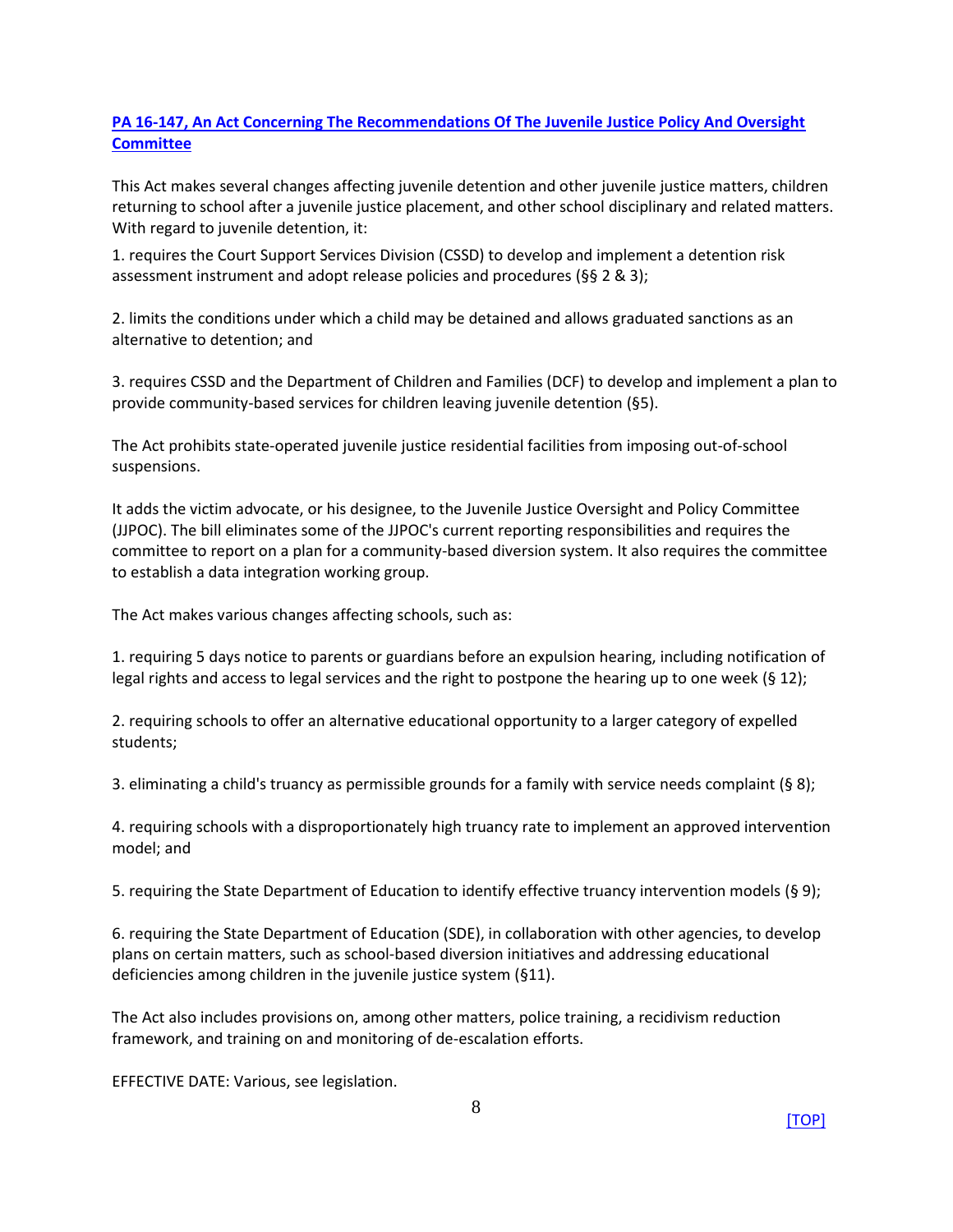#### **[16-188, An Act Concerning Education Issues](https://www.cga.ct.gov/2016/ACT/pa/pdf/2016PA-00188-R00SB-00179-PA.pdf)**

This Act makes the following changes to the education and human services statutes:

1. requires the State Board of Education (SBE), in consultation with the Department of Veterans' Affairs, to award an exemplary veterans education program distinction to deserving local and regional boards of education that offer a program concerning the contributions of veteran or that collaborate with local veterans organizations (§1);

2. requires boards of education to post the telephone number for the new Department of Children and Families' (DCF) child abuse "Careline" in a conspicuous school location for students to view (§§ 2 & 3);

3. requires public schools to add cancer awareness to their health and safety program of instruction, including age- and developmentally appropriate instruction in performing self-examinations to screen for breast cancer and testicular cancer (§ 4);

4. establishes a task force to review, streamline, and align state policies relating to school climate, bullying, school safety, and social-emotional learning (§ 5);

EFFECTIVE DATE: July 1, 2016, except the provisions about minor and technical DCF hotline changes, the school climate task force, and the Franklin special education reimbursement take effect upon passage.

#### <span id="page-9-0"></span>**[16-189, An Act Concerning Student Data Privacy](https://www.cga.ct.gov/2016/ACT/pa/pdf/2016PA-00189-R00HB-05469-PA.pdf)**

This Act requires local or regional boards of education to enter into written contracts, as specified in the Act, with a contractor any time such local or regional boards of education shares or provides access to student information, student records or student-generated content with such contractor.

It requires an operator, as defined in the Act, to (1) implement and maintain security procedures and practices that meet or exceed industry standards and that are designed to protect student information, student records and student-generated content from unauthorized access, destruction, use, modification or disclosure, and (2) delete any student information, student records or studentgenerated content within a reasonable time if a student, parent or legal guardian of a student, or local or regional board of education who has the right to control such student information, requests its deletion.

The Act requires boards of education to notify parents within five business days of executing such a contract and outlines the ways in which an operator is allowed to, and is prohibited from, using student information.

Upon discovering a breach of security that results in the unauthorized release, disclosure or acquisition of student information, the Act establishes timelines for the notification of the breach to local and regional boards of education by the contractor, as well as notification by the local board of education to the students and the parents and guardians of the students whose information was involved in breach of security.

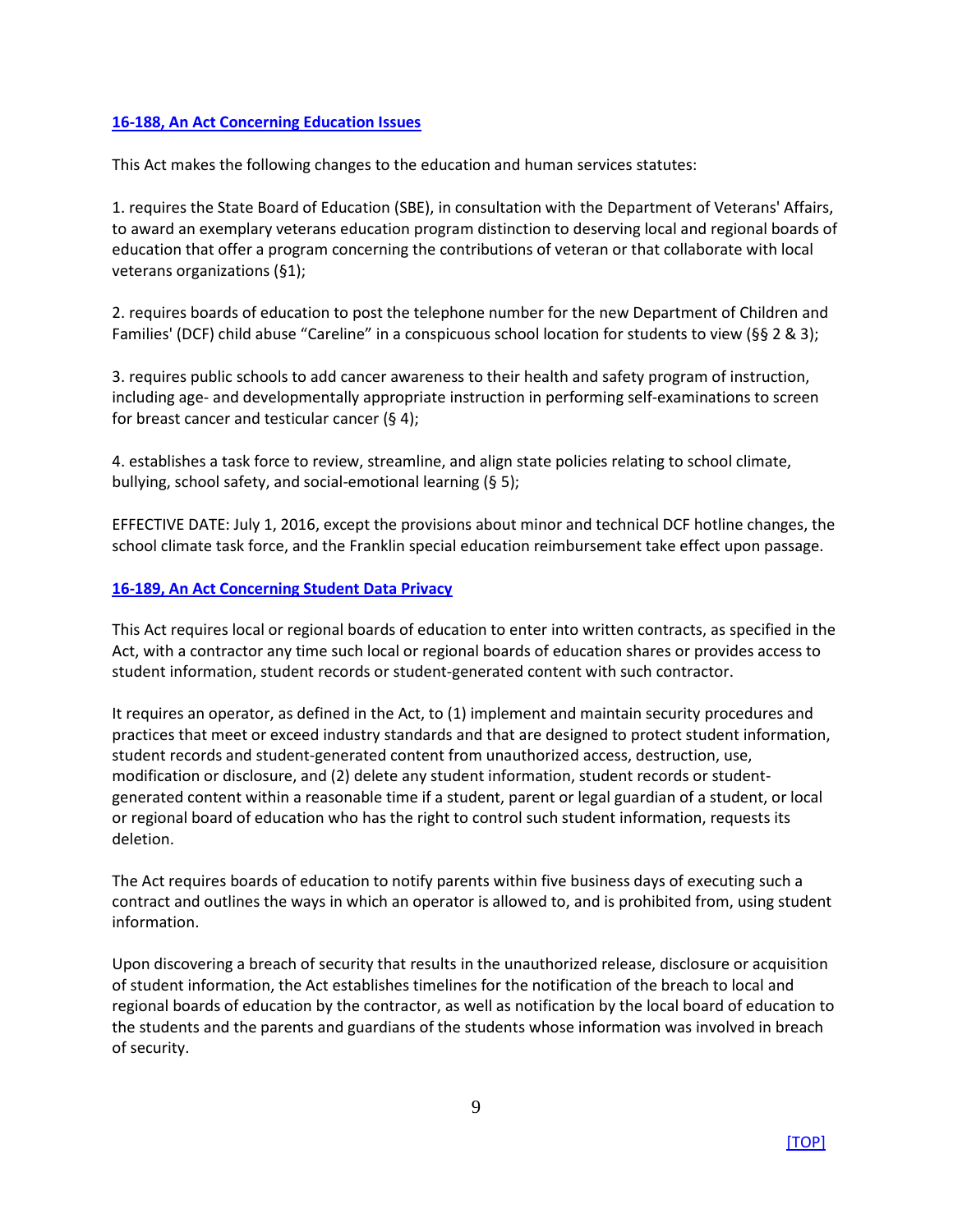The Act establishes a task force to study issues relating to student data privacy.

EFFECTIVE DATE: October 1, 2016

## <span id="page-10-0"></span>**16-2 MSS, An [Act Adjusting The State Budget For The Biennium Ending June 30, 2017](https://www.cga.ct.gov/2016/ACT/pa/pdf/2016PA-00002-R00SB-00501SS1-PA.pdf)**

**Section 20 -** Specifies the payment of approximately \$2.04 billion in Education Equalization grant (ECS) payments. This reflects a reduction, from the original FY 17 appropriation, of \$32.1 million in ECS funding to municipalities.

**Sections 37-39 -** Make technical changes to allow the SDE to release funds for specific subsections of the priority school district grant to eligible districts for FY 16 and FY 17. This section also allows districts to carry forward unspent FY 16 funds authorized pursuant to these subsections to FY 17.

## <span id="page-10-1"></span>**[16-3 MSS, An Act Concerning Revenue And Other Items To Implement The Budget For The Biennium](https://www.cga.ct.gov/2016/ACT/pa/pdf/2016PA-00003-R00SB-00502SS1-PA.pdf)  [Ending June 30, 2017](https://www.cga.ct.gov/2016/ACT/pa/pdf/2016PA-00003-R00SB-00502SS1-PA.pdf)**

**Section 66** - Current law permits SDE to limit (1) per-student grant payments to an interdistrict magnet school to an amount the school was eligible to receive based on its enrollment level on October 1, 2013 and (2) funding for additional students based on certain criteria. The bill modifies this mechanism for FY 17.

First, instead of the October 1, 2013 baseline for calculating payments, the bill allows SDE to limit payments to the amount the school was eligible to receive based on its enrollment on October 1, 2013 or October 1, 2015, whichever is lower.

Second, it eliminates some of the criteria that permits additional funding for enrollment above the baseline for (1) a school moving into a permanent facility for the school year starting July 1, 2014 and (2) new enrollments for a new magnet school starting operation on or after July 1, 2014, to help meet the 2013 *Sheff* stipulation on school desegregation.

The bill keeps the remaining criteria for SDE to prioritize additional magnet school funding and adds a provision for planned new grade levels for the school year starting July 1, 2015 (number 3 below). The bill provides the following priority order:

- 1. increases in enrollment for a school adding planned new grade levels for school years beginning July 1, 2015 and July 1, 2016;
- 2. increases in enrollment for a school that added planned new grade levels for school years beginning July 1, 2014 and that was funded during FY 15;
- 3. increases in enrollment for a school that added planned new grade levels for school years beginning July 1, 2015 and that was funded during FY 16; and
- 4. increases in enrollment for a school to ensure compliance with the state magnet school law's requirements for racial and economic diversity, special curriculum, and at least a half-time educational program.

The bill also allows magnet school grants to be paid to each magnet school operator as an aggregate total of the amount each operator is eligible to receive under state law. It provides that each operator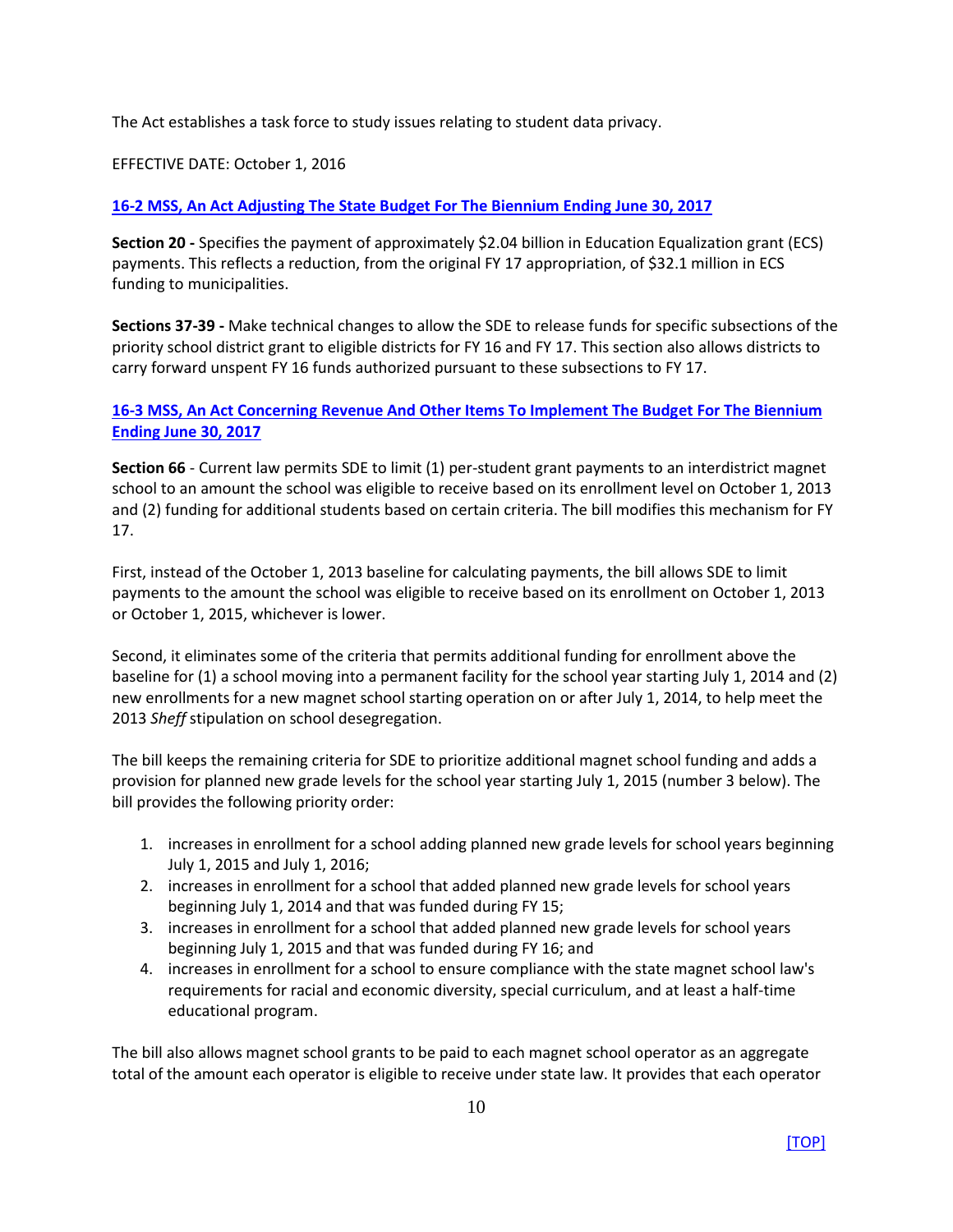may distribute the aggregate grant among its magnet schools according to a distribution plan that the education commissioner approves.

## EFFECTIVE DATE: July 1, 2016

**Section 124 -** Current law provides a formula for calculating whether a town has received an increase in ECS aid during a fiscal year: a town has received an ECS increase if the amount paid to the town in the current FY exceeds the amount paid in the prior FY.

This section specifies that the ECS increase formula is limited to FY 17, using FY 17 as the current ECS amount and FY 16 as the prior ECS amount. It also specifies that if the amount received in FY 17 is greater than the FY 16 amount, the FY 17 amount minus the FY 16 amount yields the ECS increase amount.

The section establishes a similar formula for calculating whether a town has received an ECS decrease in FY 17. Under the bill, a town has received an ECS decrease if the amount paid to the town in FY 16 exceeds the amount paid in FY 17. The FY 16 amount minus the FY 17 amount yields the ECS decrease amount.

#### EFFECTIVE DATE: July 1, 2016

**Section 125 -** By law, a town is prohibited from budgeting less for education than it did in the previous FY, unless it can demonstrate specific achievements or changes within its school district. This prohibition is commonly referred to as the minimum budget requirement (MBR).

The bill allows a town to reduce its MBR when it experiences an ECS decrease in a fiscal year in an amount equal to the ECS decrease, as calculated under the bill and described above. By law and unchanged by the bill, alliance districts are prohibited from reducing their MBR in FYs 16 and 17.

## *MBR Exemptions*

Current law allows towns to claim an MBR exemption for earning district performance index (DPI) scores among the top 10% of all districts; however, DPI has been eliminated from statute and replaced with other measures that the State Department of Education (SDE) uses to rank school districts. The bill specifies that accountability index scores instead be used to rank districts when determining MBR relief. By law, SDE may calculate accountability index scores for each public school district and school using multiple student, school, or district-level measures, as weighted by SDE. Such measures must include the performance index score and high school graduation rates and may include but are not limited to (1) academic growth over time, (2) attendance and chronic absenteeism, (3) postsecondary education and career readiness, (4) enrollment in and graduation from higher education institutions and postsecondary education programs, (5) civic and arts education, and (6) physical fitness. SDE has announced all the factors it now uses in the accountability index, and they include additional factors such as standardized testing participation rates.

EFFECTIVE DATE: July 1, 2016

**Section 126 -** Current law requires the comptroller to hold back any ECS grant increase in FYs 14-17 over FY 12's amount that is payable to an alliance district (one of the 30 lowest performing districts). The